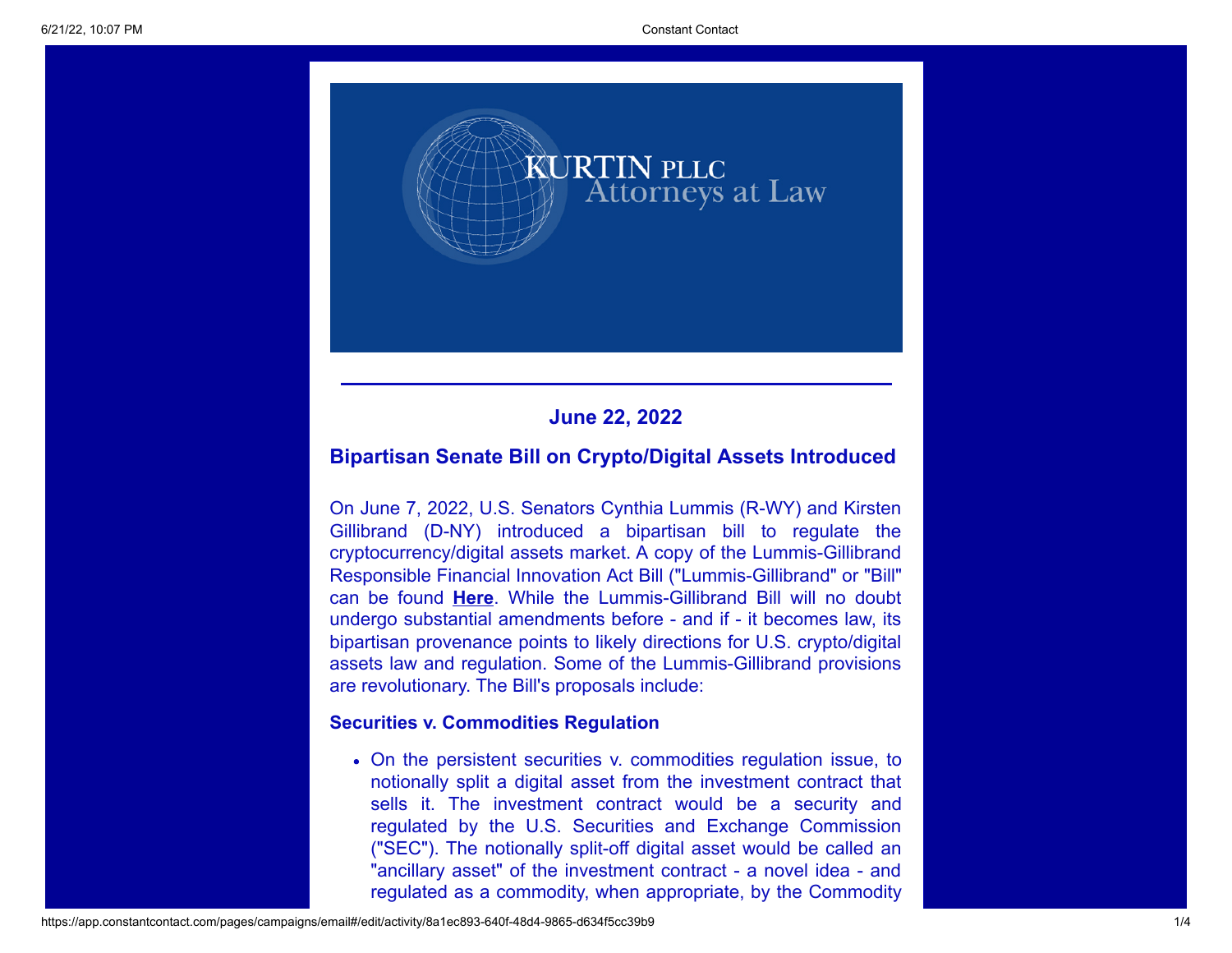Futures Trading Commission ("CFTC"). Digital assets not having attributes of securities such as debt or equity interests, liquidation, dividend and profit-sharing rights derived from the managerial efforts of others would be presumptively subject to CFTC jurisdiction, excepting non-fungible tokens (NFTs) or other non-fungible digital assets and most stablecoins issued by depository institutions (Currently, the SEC has jurisdiction over "digital asset securities").

- Authorization of spot crypto asset exchanges for the physical delivery of digital assets to register with the CFTC.
- To amend the 2021 Infrastructure Investment and Jobs Act to include in its expanded definition of "Broker" any person who is responsible for effecting transfer of digital assets on behalf of another person.

### **Banking**

- To permit depository institutions to issue payment stablecoins (those redeemable for U.S. dollars) subject to reserve and redemption requirements.
- Prohibits banks from using reputational risk in examination ratings and requires appropriate reasons for requesting termination of a customer account.

#### **Taxation**

- Excludes gain or loss of U.S. \$200 or less in transactions for "goods and services" from gross income for federal income tax purposes.
- Makes clear that crypto/digital mining and staking proceeds are not treated as gross income until the taxpayer exercises dominion over them.
- Makes clear that a loan of digital assets is generally not a taxable event.

#### **Jurisdiction**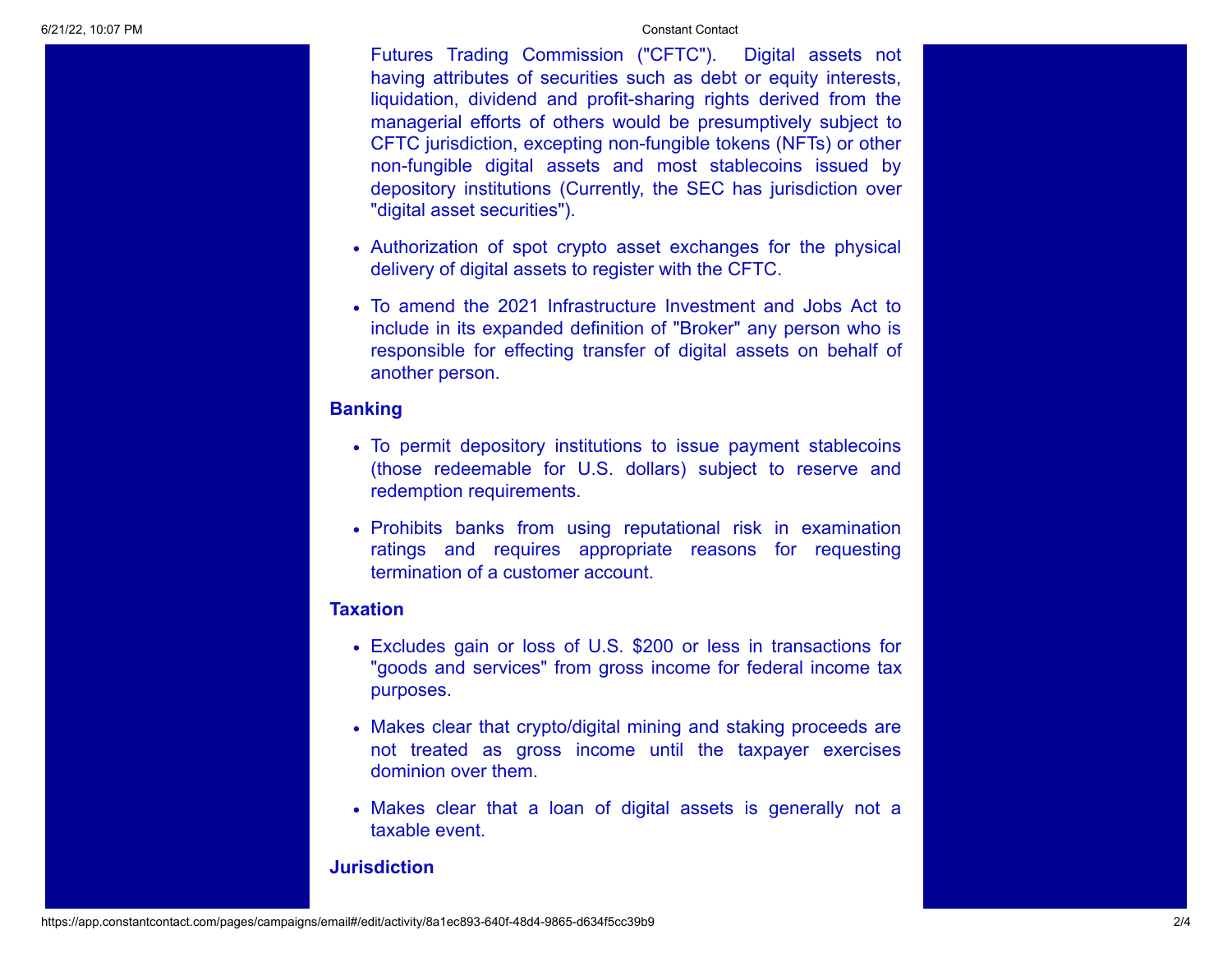Applies in its jurisdiction to incorporated and licensed legal entities, but not to unincorporated "decentralized autonomous organizations" or "DAOs," users of digital assets and "decentralized finance," or "DeFi" protocols.

#### **Consumer Protection**

- Requires regulated entities to make transaction-specific disclosures to consumers.
- Directs state regulators to adopt uniform money transmitter license requirements for digital asset transactions.

We reported previously on the Biden administration's March 9 Executive Order initiating a government-wide effort to study and report on development and regulation needed in the cryptocurrency digital asset market (see, U.S. Executive Order Issued to Develop Cryptocurrency/Digital Asset Regulatory Framework, March 10, 2022, available **[Here](https://kurtinlaw.com/wp-content/uploads/2022/04/U.S.-Executive-Order-Issued-to-Develop-Crypto-Digital-Assets-Regulatory-Framework-3.10.2022.pdf)**[\).](https://kurtinlaw.com/wp-content/uploads/2022/04/U.S.-Executive-Order-Issued-to-Develop-Crypto-Digital-Assets-Regulatory-Framework-3.10.2022.pdf)

The all-governmental reports to be issued on the E.O. will no doubt inform future action on the Lummis-Gillibrand Bill and any other Congressional action on cryptocurrencies and digital assets. However, unlike the E.O., the Lummis-Gillibrand Bill is an actual proposed law that can, with or without amendments, be passed by both houses of Congress and signed into law by President Biden. We will closely follow the Lummis-Gillibrand Bill's progress through the legislative process and report in detail on any final law.

For additional information, please contact us at **[info@kurtinlaw.com](mailto:info@kurtinlaw.com)**.

Kurtin PLLC, a New York City-based law firm, focuses on corporate, commercial and regulatory representation in the [Biotechnology & Life Sciences](https://kurtinlaw.com/industry-focus/biotech-life-sciences/), [Communications & Media](https://kurtinlaw.com/industry-focus/communications-media/), [Information Technologies & Internet](https://kurtinlaw.com/industry-focus/information-technologies/), [Satellites & Space](https://kurtinlaw.com/industry-focus/satellites-space/) and Venture Capital & Private Equity [sectors. Since our founding in 2008, we have represented clients in over forty](https://kurtinlaw.com/practice-areas/financial-strategic-investments/) countries on six continents and across the United States on transactional and dispute resolution matters. Among our key values, none rank higher than creative and individualized solutions to business issues, absolute client discretion and unsurpassed responsiveness.